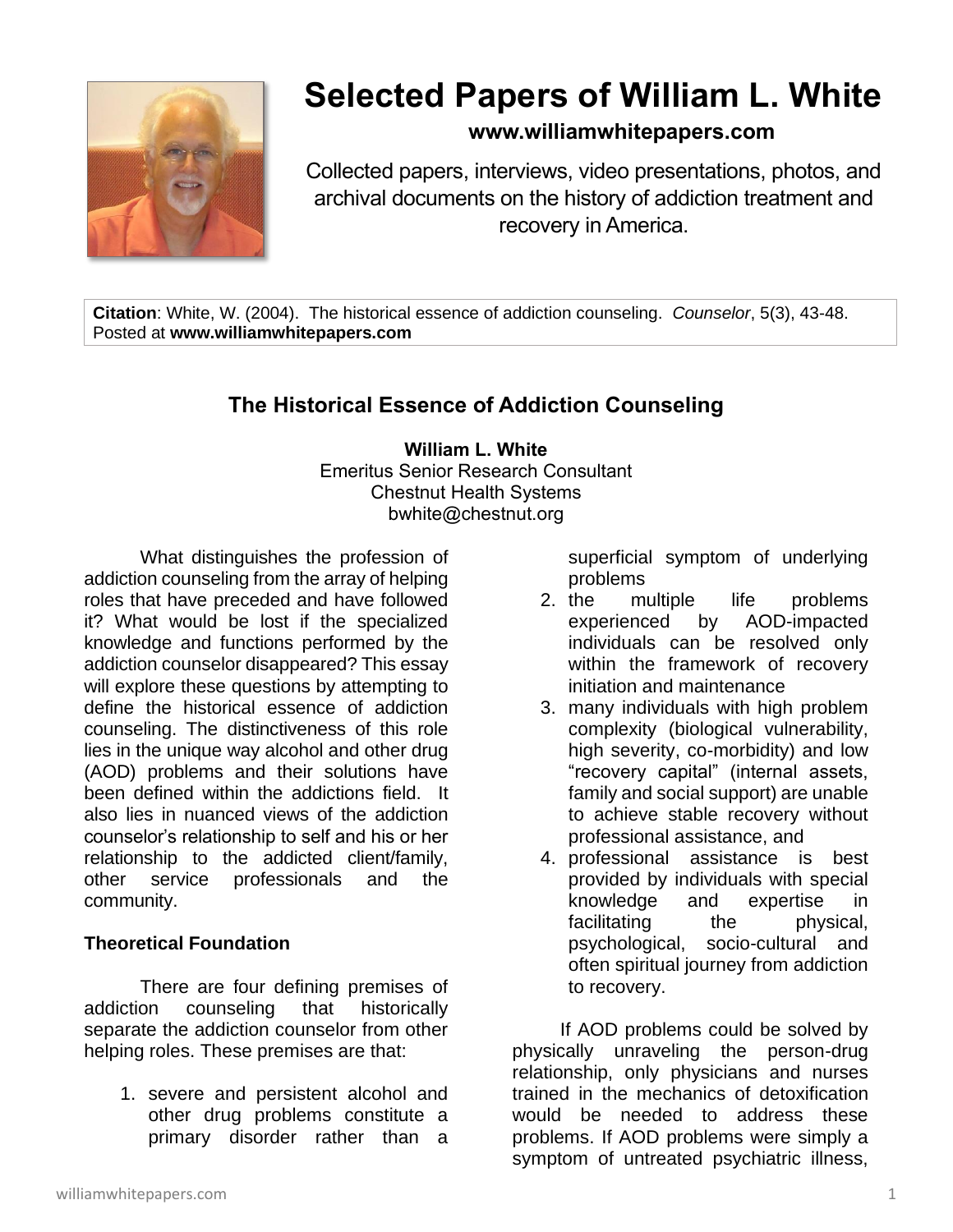more psychiatrists, not addiction counselors would be needed. If these problems were only a reflection of grief, trauma, family disturbance, economic distress, or cultural oppression, we would need psychologists, social workers, vocational counselors, and social activists rather than addiction counselors. Historically, other professions conveyed to the addict that other problems were the source of addiction and their resolution was the pathway to recovery. Addiction counseling was built on the failure of this premise. The addiction counselor offered a distinctly different view: "All that you have been and will be flows from the problem of addiction and how you respond or fail to respond to it."

Addiction counseling as a profession rests on the proposition that AOD problems reach a point of self-contained independence from their initiating roots and that direct knowledge of addiction, its specialized treatment and the processes of long-term recovery provide the most viable instrument for healing and wholeness. If these core understandings are ever lost, the essence of addiction counseling will have died even if the title and its institutional trappings survive. We must be cautious in our emulation of other helping professions. We must not forget that the failure of these professions to adequately understand and treat addiction constituted the germinating soil of addiction counseling as a specialized profession.

# **Use of Self**

Virtually all of the helping professions speak of the "use of self" in the helping process, but addiction counseling brought many unique dimensions to this process. First, the addictions field is the source of the very concept of "wounded healer"—the idea that experiencing and overcoming an affliction bestows certain powers to understand and heal others similarly afflicted (White, 2000). The wounded healer tradition in addiction counseling begins with the abstinence-based, Native American cultural and religious revitalization movements of the  $18<sup>th</sup>$  century, spans the  $19<sup>th</sup>$  century recovery

The profession of addiction counseling has not made the experience of addiction and recovery a required ticket of entrance, but it has called for a greater level of experiential authenticity than that found in allied counseling professions. Ernie Kurtz alluded to this when he spoke of the shared characteristics of those not in recovery who made great contributions to the modern alcoholism recovery movement: "They were not alcoholic, but they did have something in common: each, in his or her own way,… had been emptied out…. Each had encountered and survived tragedy" (Kurtz, 1996).

The calling and commitment that has historically characterized addiction counseling is reflected in the relationship between the counselor and client. What the addiction counselor brings in addition to their skills is their whole person—their life. This is reflected in a less hierarchical relationship and a higher level of self-disclosure than is found in allied helping professions. Courtenay Baylor, the first (1913) recovered alcoholic to work as a professionally paid lay alcoholism therapist, went so far as to negotiate a reciprocal agreement of confidentiality with his clients. This greater emphasis on mutual vulnerability, mutual self-disclosure and mutual honesty (more directly expressed) reflects a greater use of self in addiction counseling. At the same time, the counselor has been admonished to separate his or her own experience from the client's recovery processes—a paradoxical demand for personal involvement and detachment not seen in allied professions that place greater emphasis on therapeutic distance and objectivity.

Providing hope is a crucial dimension of all helping professions, but unique among these professions is the addiction counselors' role in offering themselves as "living proof" of such hope. The addiction counselor's responsibilities historically have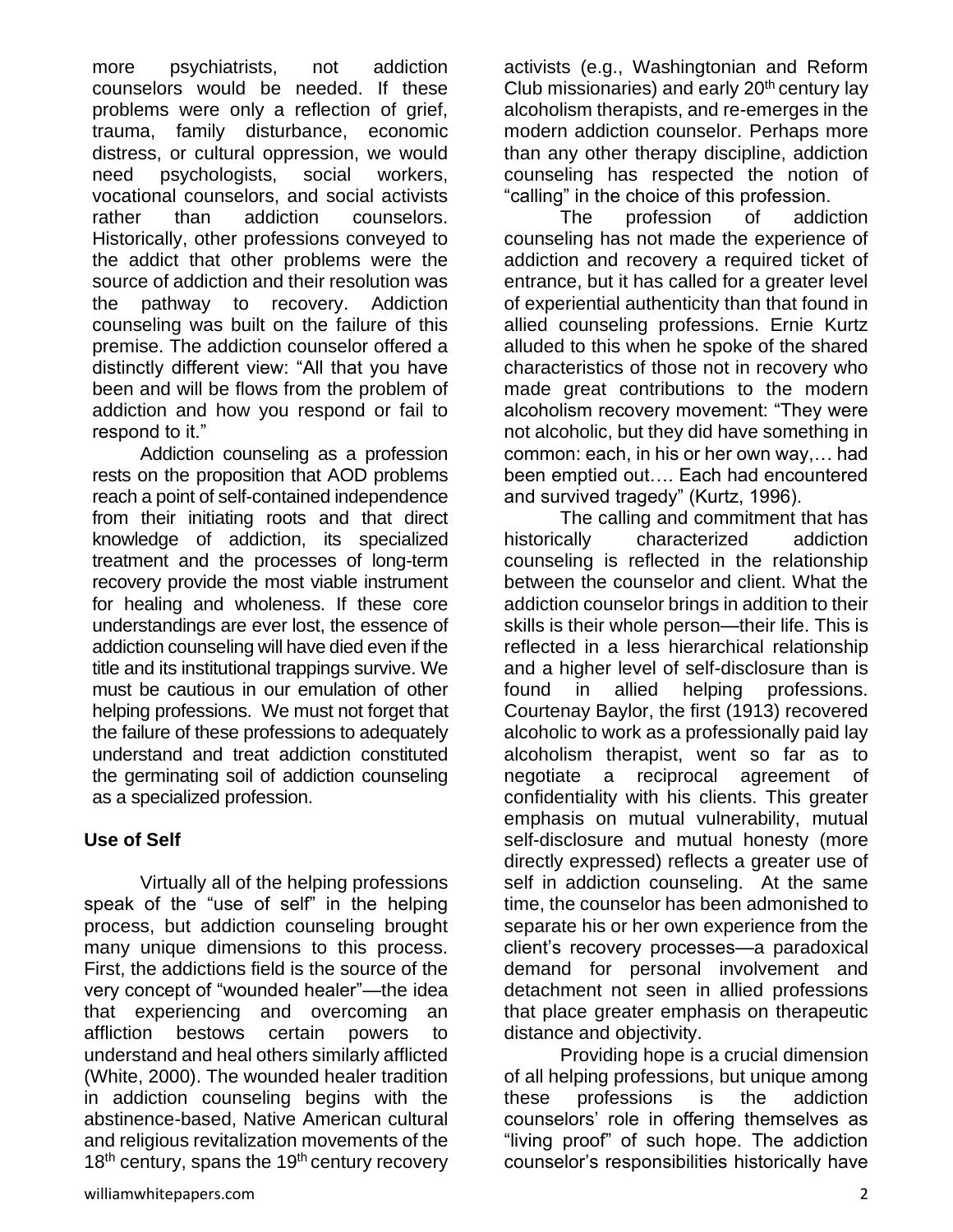included providing the evidence of the potential for long term recovery through their own personal/family story or by guiding the client's exposure to a vibrant community of recovering people.

Another unique quality of the addiction counselor is the capacity to absorb losses and use such losses as rituals of rededication. The high mortality rate of alcoholics and addicts means that addiction counselors experience many losses, some of them quite horrific. To sustain oneself in the face of such losses requires the ability to use these experiences to deepen one's understanding of the nature of addiction and to recommit oneself to finding new ways to reach those who have not yet achieved stable recovery. To fail to master this ability is to open oneself up to emotional injury and the protective detachment or overinvolvement that such injury can spawn. Seasoned addiction counselors are acutely aware that they are involved with their clients in a life or death struggle for recovery. The stakes involved in this work are very high and that awareness brings its own burdens and rewards.

#### **Relationship with Clients**

*The first requirement for successful counseling of the alcoholic is the correct attitude….If you don't have this, then it doesn't matter how many techniques you use, they aren't going to work.* --Marty Mann, 1966

*Contempt, often mutual, is an enduring and often troubling theme in the historical relationship between helping professionals and addicts…What recovered people brought to this field* [addiction counseling] *was, first and foremost, the capacity for moral equality and emotional authenticity.* –Author, 1998.

One could argue that a specialized addiction field was born in great part due to the contempt in which alcoholics and addicts where held by other helping professions. Whatever technical skill the addiction counselor may possess that is lacking in these other professions, that skill may not be

as important as the addiction counselor's ability to transcend this history of contempt. When one spends time with the pioneers of modern addiction counseling (e.g., Mel Schulstad), one is struck by the deep acceptance and affection that marks their relationships with people addicted to alcohol and other drugs. It is not that they fail to see the crude veneer that addiction has wrought; it is that they are able to see the person masked by this characterological armor. Alcoholics and addicts have not fared well in service relationships in which they sense an air of moral superiority. What the role of addiction counselor brought, at its best, was a capacity for acceptance and a willingness for being with, rather than doing to or for. This kind of empathic identification and alliance is important in all helping professions, but the characterological excesses and shenanigans of the addicted render them less lovable and more easily extruded from traditional service systems.

What the addiction counselor knows that other service professionals do not is the very soul of the addicted—their terrifying fear of insanity, the shame of their wretchedness, their guilt over drug-induced sins of omission and commission, their desperate struggle to sustain their personhood, their need to avoid the psychological and social taint of addiction, and their hypervigilant search for the slightest trace of condescension, contempt or hostility in the posture, eyes or voice of the professed helper.

The relationships between the addiction counselor and his/her clients have much in common with other therapeutic disciplines, but there are qualitative differences. Addiction counseling has had a greater respect for the power of unseen forces in the recovery process, particularly processes of sudden, transformative change (see Miller & C'de Baca, 2001). The field has also had a sustained interest in stages of change processes (see Wallace, 1974). Studies of addiction have generated the models of change that have are now being applied to many other problems (Prochaska, DiClimente, & Norcross, 1992). One also finds interesting areas of emphasis in the addiction treatment world that are less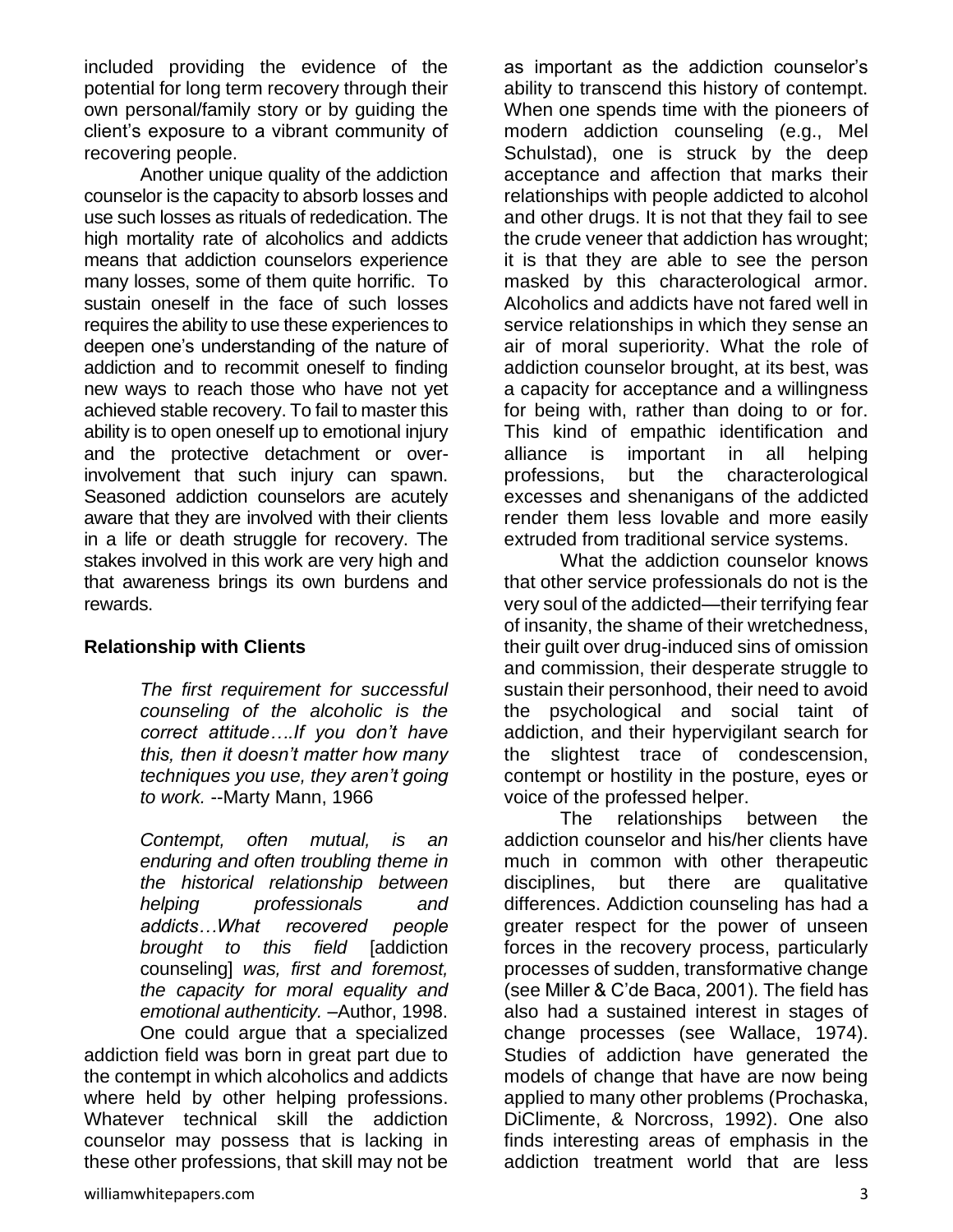visible in other disciplines, e.g., the value of catalytic, sense-making metaphors; the importance of narrative reconstruction of personal identity and interpersonal relationships (via story reformulation and storytelling); positive and culturally-nuanced reframing of abstinence; and a deep appreciation for paradox (e.g., strength coming out of weakness, winning by admitting defeat).

Like other counseling-based professions, addiction counselors have long been preoccupied with the mastery of clinical technique and have tried, since Peabody's 1931 *The Common Sense of Drinking*, to manualize the process of addiction counseling so that the skillful execution of clinical procedures could be passed on to others. Addiction counselors have also, perhaps more than any other therapy-based discipline, believed that their clients could be formally educated to self-manage their own recoveries. There is a long history of the use of bibliotherapy in addiction counseling, and giving lectures to clients about addiction and recovery dates to the 19<sup>th</sup>-century inebriate homes and asylums. It was Ray McCarthy at the Yale Center for Alcohol Studies who in the 1940s rebirthed the modern use of group lectures as a therapeutic tool in addiction counseling (McCarthy, 1946). Casting service consumers in the role of "students" rather than "patients" is a unique thread within the history of addiction counseling.

If there is a therapeutic stance most unique to addiction counseling, it is perhaps the virtue of humility. Alcoholics and addicts have long possessed ingenious ways of instilling such humility in therapists who saw themselves in control of the therapeutic process. While seasoned addiction counselors muster the best science-based interventions, they do so with an awareness that recovery often comes from forces and relationships outside the client and outside the therapeutic relationship. It is in this perspective that the addiction counselor sees himself or herself as much a witness of this recovery process as its facilitator. In the end, the job of the addictions counselor is to find resources within and beyond the client (and the counselor) that can tip the scales

from addiction to recovery. To witness (and be present within) that process of transformation is the most sacred thing in the field, and what would most need to be rediscovered if the field collapsed today.

The history of addiction counseling can be divided into two eras: the discovery of commonalities and the discovery of differences. In the first era, the field catalogued what people with alcohol and drug problems shared in common and through that process defined addiction and its diagnostic criteria. The common needs and change processes of people seeking to resolve these problems further led to clinical protocol that addressed these common needs and facilitated those change processes. The second era was marked by the recognition of differences—different patterns of AOD use, different etiological pathways to problem development, differential responses to treatment interventions, and multiple long-term pathways and styles of recovery. We are today in transition from herding clients through "programs" to the recognition of "special populations" (demographic, cultural, and clinical subpopulations) to the development of highly individualized approaches to clients within these subpopulations. The essence of addiction counseling is to recognize the shared needs a client may experience based on their gender, developmental age, culture, sexual orientation, drug choice, psychiatric diagnosis, living environment (urban, suburban, rural), and religious orientation, but to not entrap and lose the client's individuality within these categories. When you strip away the theory and the technique, the procedures and the paper, addiction counseling remains a unique interpersonal encounter.

In addition to a theoretical foundation and a body of technical/cultural knowledge and skill, helping professions are distinguished by fiduciary relationships with their clients that are guided by a set of ethical principles and guidelines. Such ethical sensitivities and standards in addiction counseling have a very short history (perhaps dating from the 1987 publication of Bissell and Royce's *Ethics for Addiction*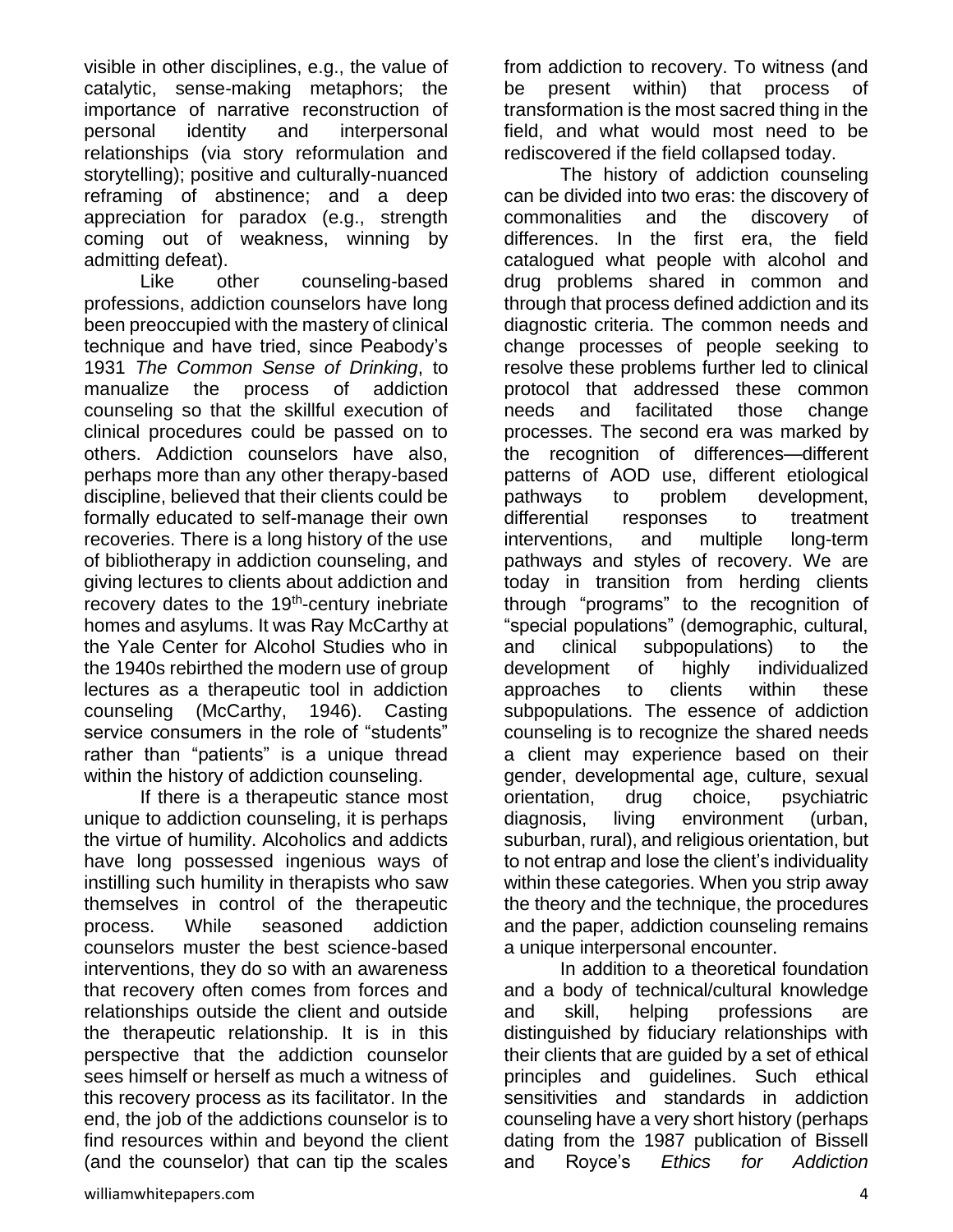*Professionals)* and have borrowed heavily from the disciplines of psychiatry, psychology and social work. It is only recently that the field has begun to refine its ethical codes to reflect the unique vulnerabilities of its clients, service providers and service institutions. What the field has recognized is its power to do harm in the name of good, and it is that awareness that is driving the heightened emphasis on ethical decision-making in addiction counseling.

#### **Relationship with other Professionals**

On the road from "paraprofessional" to professional, addiction counselors entered into partnership with other service professionals to create multidisciplinary service teams. The model for such collaboration was set by Francis Chambers, a Peabody-trained lay therapist, who was the first addiction counselor to work within a multidisciplinary alcoholism treatment team. In 1935, Chambers began a sustained collaboration with prominent psychiatrist, Dr. Edward Strecker, at the Institute of the Pennsylvania Hospital in Philadelphia (Strecker & Chambers, 1938). Since that time, lay therapists and then alcoholism/addiction counselors have found ways to replicate Chambers' model of collaboration. The best of these collaborations have been based on mutual respect and a commitment that each member of the multidisciplinary team would practice within, and only within, the boundaries of his or her education, training, and experience.

Chambers and other early twentiethcentury lay therapist also pioneered a unique pattern of intraprofessional collaboration. Mentoring other lay therapists (e.g., recruiting and training former clients with aspirations and aptitude for such a role) was an essential part of each lay therapists responsibilities. That tradition declared that one's professional career responsibilities had not ended until new people were mentored to fill the space created by one's impending absence. Given the aging of addiction counselors and others working in

the addictions field, we would do well to reemulate that tradition.

### **Relationship to Community**

If there is an individual who most represents the addiction counselor's understanding of the power of community in the recovery process, it is Matt Rose. Rose pioneered a community development model of alcoholism counseling within the antipoverty programs of the 1960s and was in 1972 one of the founding members and first director of the National Association of Alcoholism Counselors and Trainers (NAACT)—NAADAC's precursor. What Rose understood, perhaps more than anyone before or after him, was the importance of anchoring and strengthening recovery within the context of a larger community of recovering people. For Rose, recovery, to be sustainable, had to be nested within the natural environments in which people lived out their lives. His focus was not on building treatment institutions, but on building and expanding cultures of recovery within the very fabric of local communities. He believed there was a hidden reservoir of recovery support in the larger community that could be tapped to spark and sustain the recoveries of those seeking help. In his view, the alcoholism counselor was more a guide into this community relationship than a traditionally defined therapist. What the addiction counselor, at his or her best, contributes that is lacking in other human service disciplines is a detailed knowledge of local cultures of addiction and cultures of recovery. That knowledge is crucial in facilitating clients' journeys between two psychological and social worlds.

There is also a lost dimension of activism within the role of addiction counselor. Historically, that activism confronted AOD promotional forces that targeted vulnerable populations (e.g., AOD advertising aimed at adolescents), mobilized support for local continua of addiction treatment services, and helped organize peer-based recovery support services and recovery support groups (e.g., recovery homes, recovery training and work projects,